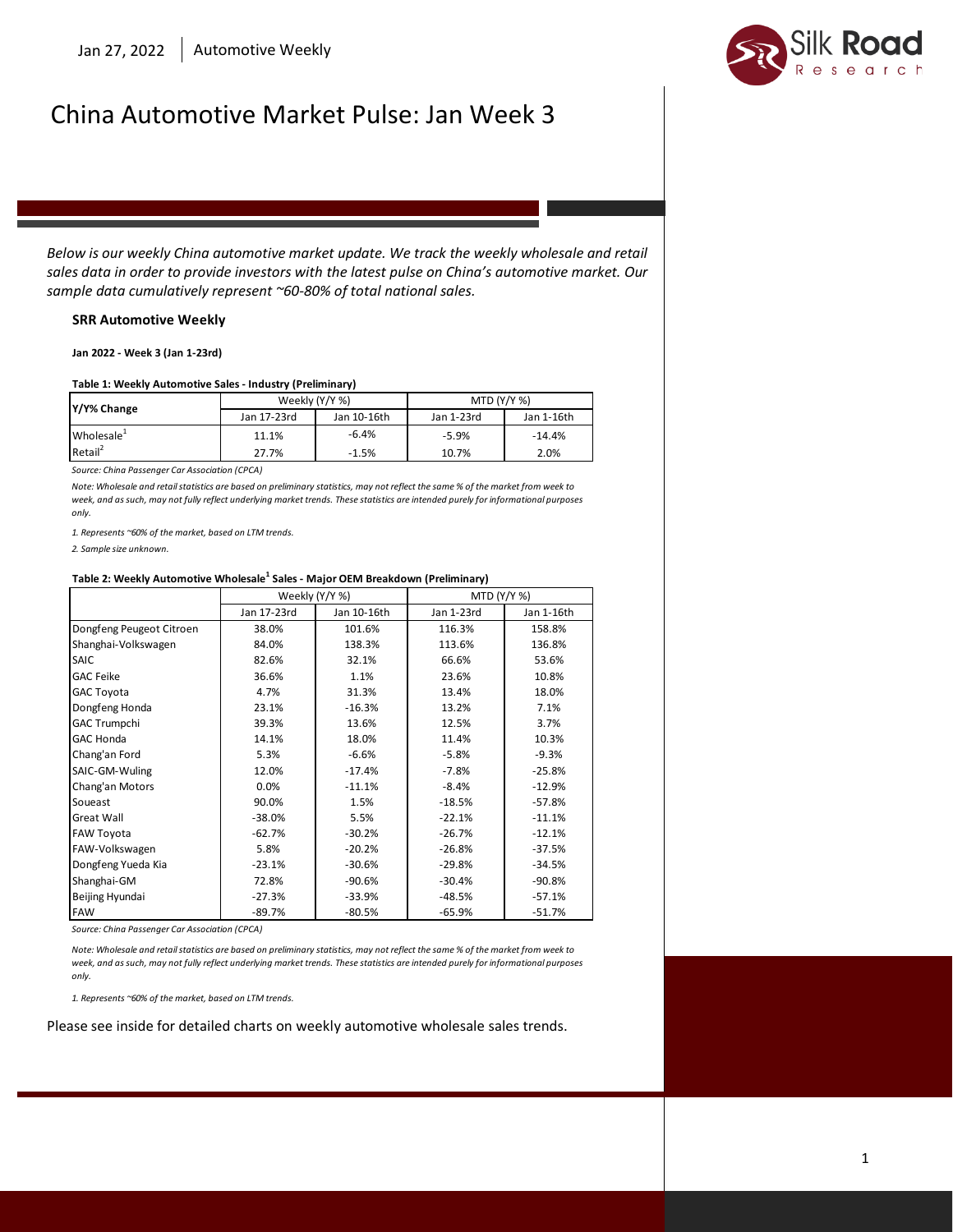

## Wholesale Weekly Charts





*Source: Silk Road Research, China Passenger Car Association (CPCA)* 



### **Exhibit 2: Weekly Wholesale - Industry Trend**

*Source: Silk Road Research, China Passenger Car Association (CPCA) Weekly sales retail and wholesale sales growth in 2021 are derived by comparison with 2019 data.*